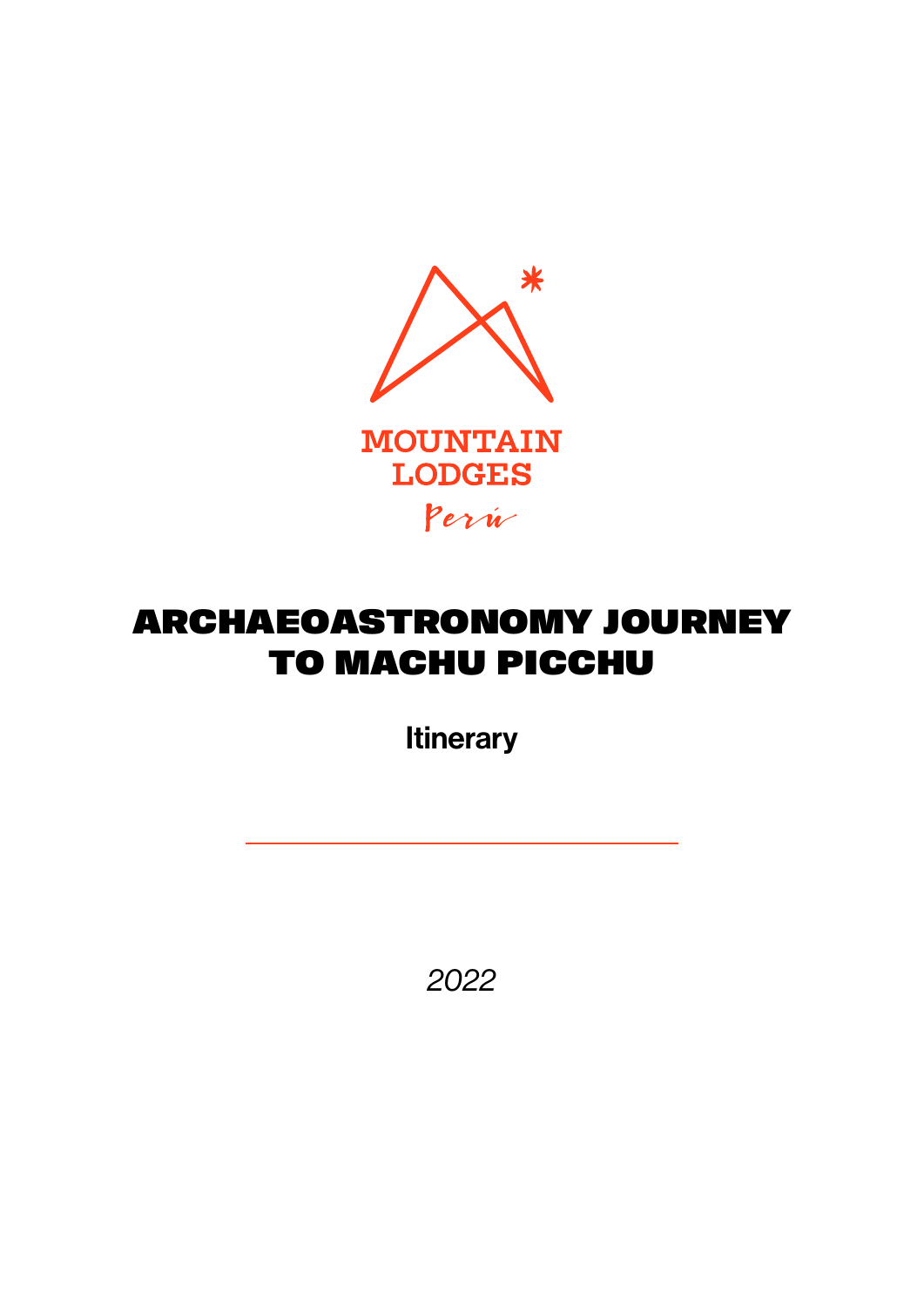

Join us on a fascinating adventure during the autumn or spring equinox in Cusco to study the sacred sites of ancient Andean civilizations and their architectural alignment with the constellations that transformed them into living stone calendars. This journey of breathtaking vistas, exciting excursions, visits to unique archaeological sites, and lectures led by experts in the field will give you an in-depth understanding of Andean archaeoastronomy as a foundation for the history, mythology, symbology, and architecture of the Incas.

# 2022 EXCLUSIVE DEPARTURE DATE



# ITINERARY

#### DAY 1 WELCOME TO CUSCO

Your journey begins in Cusco with an introduction to this magical city, the historical center of the Inca Empire

- Arrival in Cusco and transfer to hotel
- Lunch at leisure
- Afternoon walking tour of Cusco: ancient temples, historical streets, and more. (Approximately 2.5 hours)
- Early evening lecture: Andean Cosmology—Delve into the Mythology and Use of Symbology in this Diverse Andean Region - led by Andres Adasme, MLP Archaeoastronomer
- Welcome dinner at MLP Hotel in Cusco.

**Meals:** D **Overnight:** MLP Hotel in Cusco

#### DAY 2 ASTRONOMICAL TEMPLES IN CUSCO

Connect the dots between your new understanding of Inca/Andean philosophy and the architectural elements in the sacred sites that you will visit throughout the journey.

- Morning excursion on the outskirts of the city to visit Sacsayhuaman, considered the most revered Inca site in Cusco, and the Bohic-Ruz 'Chinkana' archaeological excavation area
- Lunch at Pachapapa
- Early afternoon visit to the Koricancha, the sacred 'golden temple' of the Incas in the center of Cusco, and the site of significant archaeological excavations that have confirmed the correlation between Incan architectural planning and the sun, moon, and stars
- Visit to the Cusco planetarium and lecture: Why the Incas Looked to the Sky—An Introduction into Andean Astronomy and the Notable Constellations that Defined Inca Civilization - led by Erwin Salazar, planetarium director.
- Dinner at Incanto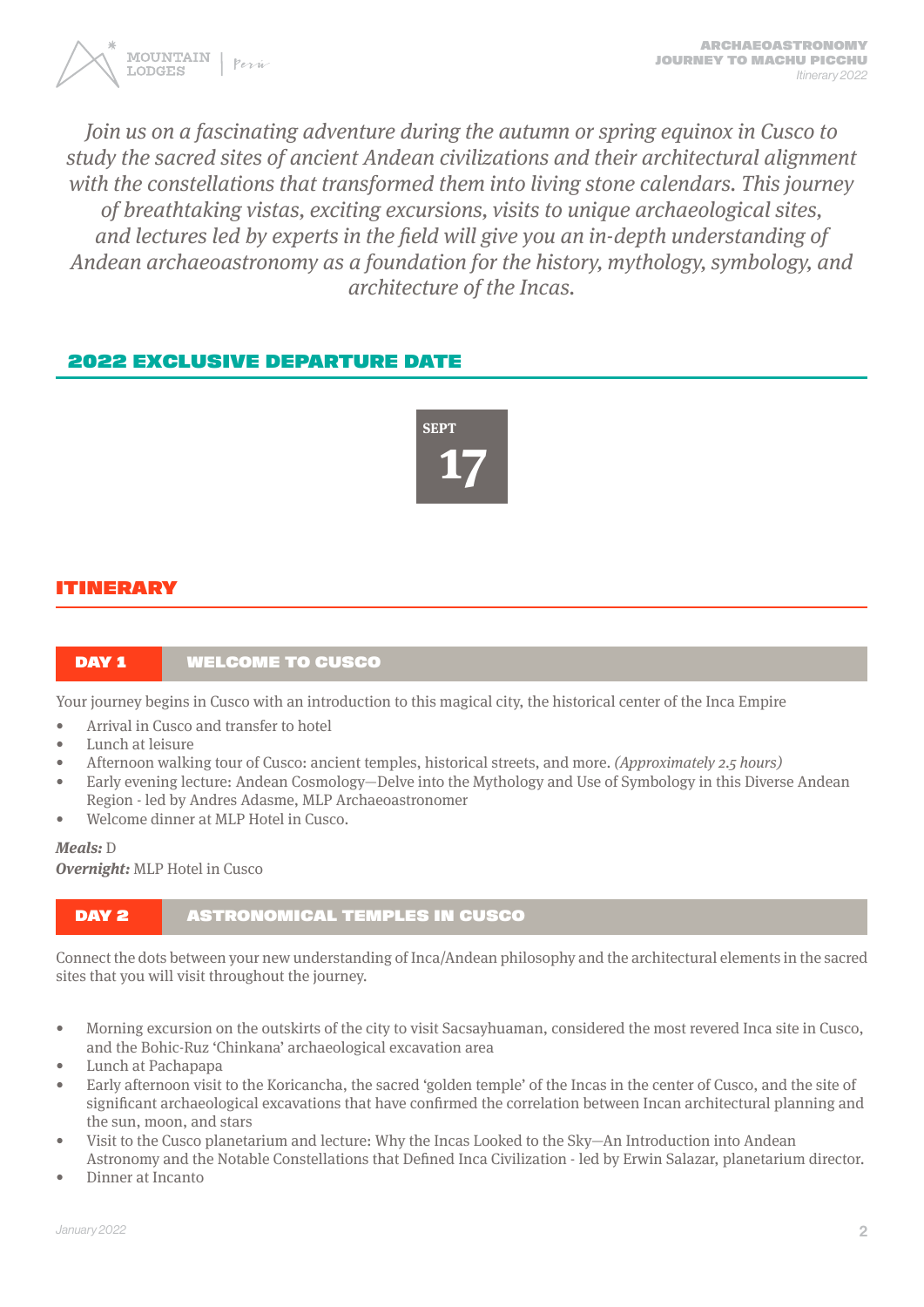

#### **Meals:** B, L, D **Overnight:** MLP Hotel in Cusco

#### DAY 3 PISAQ EXPLORATION

Your journey continues on a mountaintop in the Sacred Valley with a visit to the village of Viacha, followed by a downhill hike to the Pisaq archaeological site. Comprised of fascinating ceremonial, agricultural, and residential architectural components as well as evidence of the Inca's scientific research practices, it is one of the most comprehensive sites in the region and will give you true insight into their 'cycle of life' philosophies, especially those that connect man with nature.

- Morning visit to the village of Viacha
- Downhill hike from Viacha to explore the Pisaq archaeological site
- Optional drive and visit to the town of Pisaq
- Scenic drive to Lamay Lodge
- Traditional Pachamanca late lunch at the lodge and afternoon at leisure to relax in the Lamay gardens and outdoor hot tub
- Early evening lecture before dinner: Ancient Cusco and the Bohic Ruz Explorations—the Symbology and Intentions Behind the Design of Ancient Cusco and Alignment of the Sacred Temples on the Planetary Axis - led by Andres Adasme

**Meals:** B, L, D **Overnight:** Lamay Lodge

#### DAY 4 THE QAPAQ ÑAN AND THE ENTRANCE TO PAITITI—THE CITY OF GOLD

Begin your day exploring Ancasmarca in the Calca region, once the most important grainery and storage site for food and other goods on the Antisuyu Trail from Cusco to the jungle, followed by a scenic drive to the Lares town of Choquecancha for lunch alongside members of this remote Andean community. Afterwards, embark on a thrilling (optional) hike that follows the footsteps of the Incas along part of the original 'Qapaq Ñan' (Inca trail network), also known as the 'Road to Paititi', or 'El Dorado', the legendary lost 'city of gold'.

- Morning drive to Ancasmarca
- Guided exploration of the Ancasmarca archaeological site
- Lunch in Choquecancha
- Optional afternoon hike from the trailhead in Choquecancha to Jaukani

**Meals:** B, L, D **Overnight:** Huacahuasi Lodge

#### DAY 5 CONNECTING WITH THE APUS

As significant as the stars were to Inca culture and mythology, so too was their connection to the 'apus', or earth gods, especially Pachamama (Mother Earth). Revered for her role in providing life and abundance, the Incas often dedicated ceremonies to Pachamama in gratitude and hope for her continued grace. Today you will have the opportunity to participate in a traditional Pachamama ceremony alongside members of the remote Marcacocha community, followed by visits to two significant archaeological sites during your journey back to the Sacred Valley. In preparation for Day 6, enjoy an evening lecture on the architectural design of Ollantaytambo and its importance as a 'cog in the Inca constellation wheel'.

- Scenic morning drive to Marcacocha through the highland lagoon region surrounded by breathtaking mountain peaks
- Pachamama ceremony in Marcacocha
- Drive to the pre-Inca Pumamarka archaeological site for lunch and guided exploration
- Continue on to Ollantaytambo in the Sacred Valley for an optional visit to Quellorakay, an original royal Inca residence
- Evening lecture at hotel: The Archaeoastronomical Design of Ollantaytambo and Pakaritampu led by Andres Adasme
- Dinner at hotel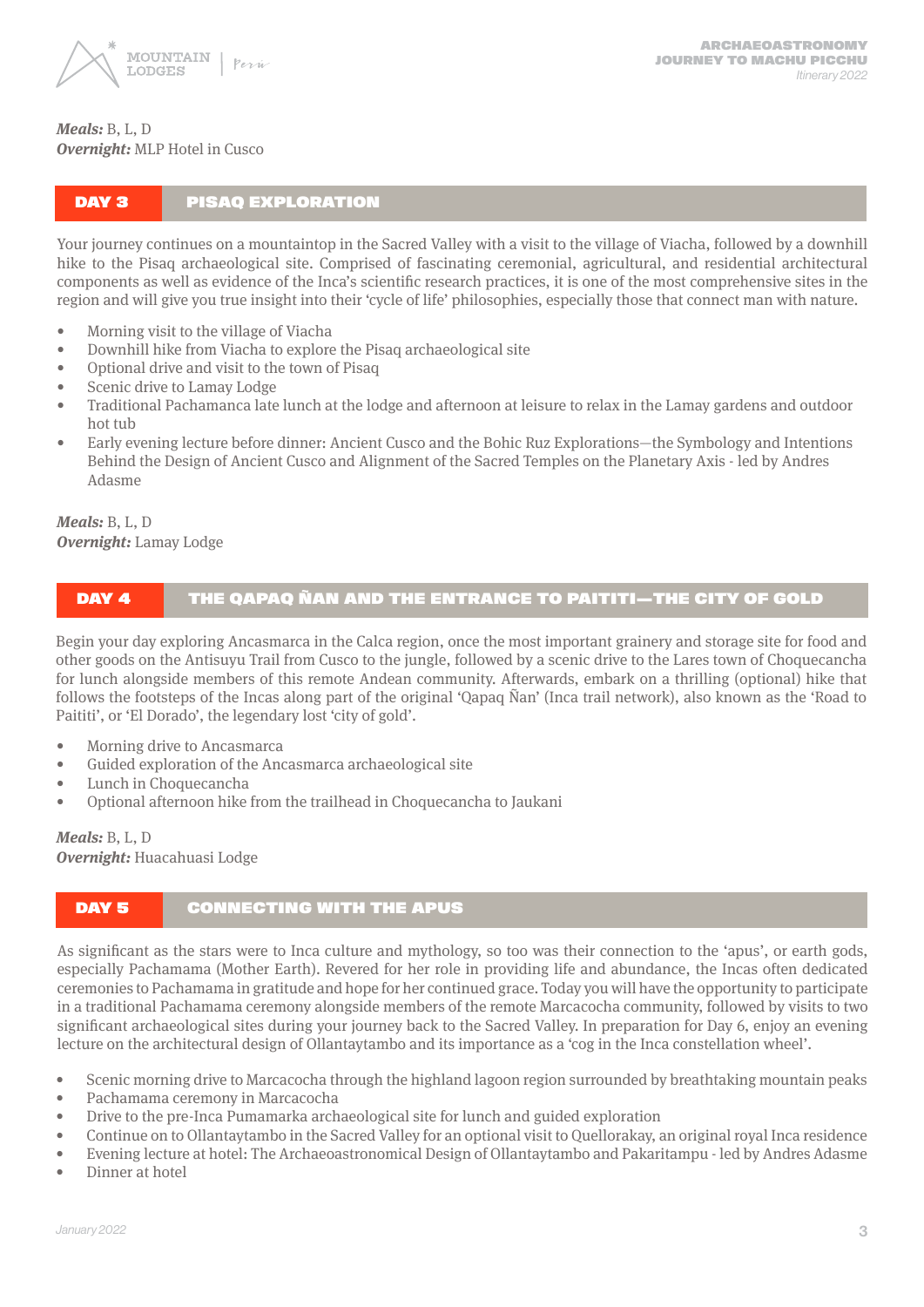

#### **Meals:** B, L, D

#### **Overnight:** Hotel in the Sacred Valley of the Incas

# DAY 6 THE EQUINOX—PAKARITAMPU PYRAMID AND OLLANTAYTAMBO

The pyramid of Pakaritampu is arguably the most significant Inca structure related to the equinoxes and solstices. In Cusco, it is believed that the ancient sundial precedes Inca culture by thousands of years, which would confirm the theory that the Incas were the final link in the archaeoastronomical heritage of the region. Today you will witness the effect of the equinox sunrise over the pyramid, followed by an exploration of the fascinating and enigmatic structures of the Ollantaytambo archaeological compound.

- Uphill hike at dawn to explore the Pakaritampu Pyramid, followed by a comprehensive tour of the Ollantaytambo fortress
- Lunch in the town of Ollantaytambo, the oldest 'living city' in South America
- Afternoon train to Aguas Calientes at the base of Machu Picchu
- Early evening lecture: Machu Picchu—Unravel the Secrets of this Mysterious Citadel led by Andres Adasme
- Dinner at hotel

#### **Meals:** B, L, D

**Overnight:** Inkaterra Machu Picchu Pueblo Hotel

#### DAY 7 MACHU PICCHU

Your archaeoastronomy journey culminates today with an exploration of Machu Picchu. Similar to Pisaq, the citadel is divided into multiple ceremonial, residential, and agricultural areas. Scientifically, however, this mysterious site was much like an institute of higher learning, dedicated to the study of astronomy, architecture, engineering, hydraulics, and more. During your visit you will delve further into its history, purpose, and subsequent discovery after hundreds of years, hidden high above the Urubamba River and covered by the lush foliage of the cloud forest that borders the Amazon Jungle. More importantly, though, you will discover why this 'jewel of the Inca Empire' is the basis for the Andean people's profound connection to the cosmos.

- Early morning shuttle bus to Machu Picchu (approximately 20 minutes)
- Hike to the Sun Gate and visit to the Inca Bridge
- Lunch at Sanctuary Lodge
- Guided exploration of the citadel
- Afternoon train ride to Ollantaytambo followed by a scenic sunset drive back to Cusco.

#### ANDRES ADASME

Chilean by birth and Cusco resident for 16 years, Andres began his professional career as a highly-skilled architect, but eventually couldn't resist his true passions: ancient cultures and astronomy.

Explorer and researcher by nature, Andres loves hiking in the mountains and exploring ancient, secluded archaeological sites, as well as spending time connecting with the people in remote, traditional Andean communities in an effort to gain even more knowledge from a culture that still maintains and protects the traditions of their Inca forebears. His independent research is often sought out by historians and explorers alike, and he lectures extensively on the topic of Andean Archaeoastronomy—how ancient civilizations were deeply connected to the skies and how this influenced the architecture of Cusco, including Machu Picchu and the surrounding region. Therefore, it's not surprising that he is also very much in demand as an expert tour leader.

Presently, Andres spends his time designing new routes and travel experiences as Executive Product Developer at Mountain Lodges of Peru. He also holds the position of Director of Research for the prestigious Bohic Ruz Explorer, an international group of archeological and ethno-historian researchers, whose current work, in addition to Cusco, is investigating other hidden cities in the Andes on the coasts of Paracas. He currently lives in Cusco with his lovely daughter, Lira.